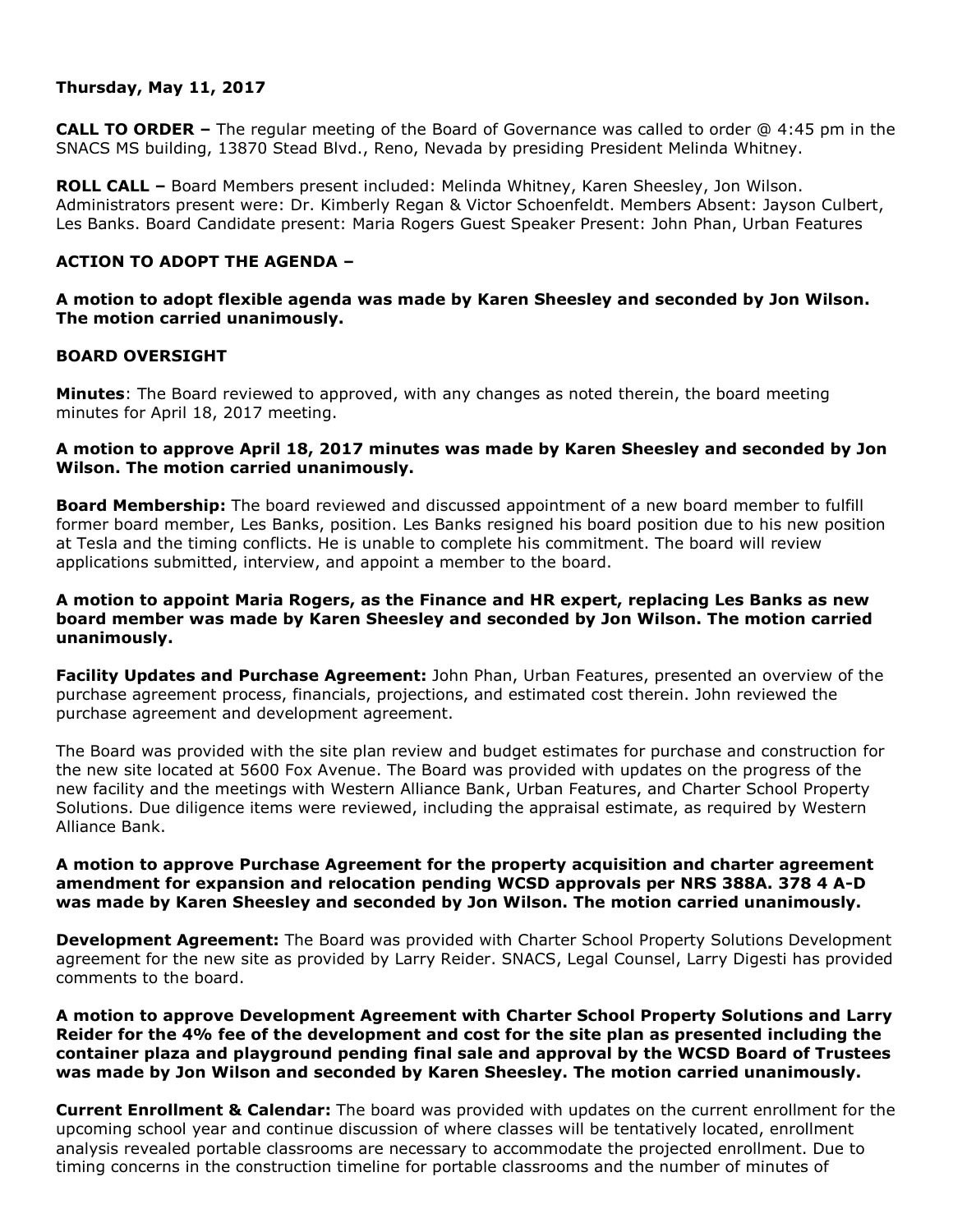instruction (Required: 59,400 vs. actual: 65,625) the board reviewed alternative calendar option changing the start date to 8/14/17 for students.

# **A motion to apply for alternative calendar with NV\_DOE for the 2017-2018 school year per NRS 386.550.1 was made by Jon Wilson and seconded by Maria Rogers. The motion carried unanimously.**

**Budget Hearing per NRS 386.573, 392A.085(1-6):** The Board reviewed to approve the ensuing budget for the 2016-2017 school year. The Executive Director recommends the Board consider options for the budget as presented.

# **President Melinda opened hearing for public comment. No comment noted. Hearing closed.**

**Final Budget:** The Executive Director recommended the Board approve the budget as presented. The Board reviewed to approve the Final Budget as recommended for the 17-18 school year.

### **A motion to approve Final Budget was made by Karen Sheesley and seconded by Jon Wilson. The motion carried unanimously.**

**Current Financials:** The Board was provided with a Profit and Loss Budget to Actual July 1, 2016 through April 30, 2017 and a list of transactions from February 1, 2017 through March 30, 2017 to approve for filling using the new chart of accounts reporting system.

# **A motion to approve Current Financials was made by Karen Sheesley and seconded by Jon Wilson. The motion carried unanimously.**

#### **CONTRACT OVERSIGHT - Recommendations to the Board**

**Annual Independent Audit:** The Board reviewed and approved the contract for auditing services with Kohn and Company for fiscal year ending in June 2017. Beth Kohn and Bill Saylor have prepared the annual financial audit for SNACS for the past 3 school years.

**A motion to approve the Annual Independent Audit contract with Kohn & Company was made by Maria Rogers and seconded by Karen Sheesley. The motion carried unanimously.** 

**Quarterly Board Meeting Schedule for the 2017-2018 school year:** The Board discussed and determined a quarterly meeting schedule for the 2017-2018 school year.

### **A motion to approve the Quarterly Board Meeting Schedule for the 2017-2018 school year was made by Karen Scheesley and seconded by Maria Rogers. The motion carried unanimously.**

**Portable Classroom Updates:** The Board was provided with updates associated to portable classrooms, the City of Reno permits, location, etc. as necessary for the delivery of approved mobile classrooms for the 2017-2018 school year. The Board reviewed to approve the lease (pending WCSD approval) for portable classroom leases with PAC.Van.

#### **A motion to approve lease (pending WCSD board approval) with PAC.Van for 3 portable classrooms was made by Jon Wilson and seconded by Maria Rogers. The motion carried unanimously.**

**Container Updates:** The board was provided with a lease/purchase option for container office options. Formerly, the Board approved the purchase of Tuff Shed office spaces. However, the new site design will include the usage of storage containers as offices. These will replace the Tuff Shed.

**A motion to table Container Updates until next meeting was made by Karen Sheesley and seconded by Jon Wilson. The motion carried unanimously.**